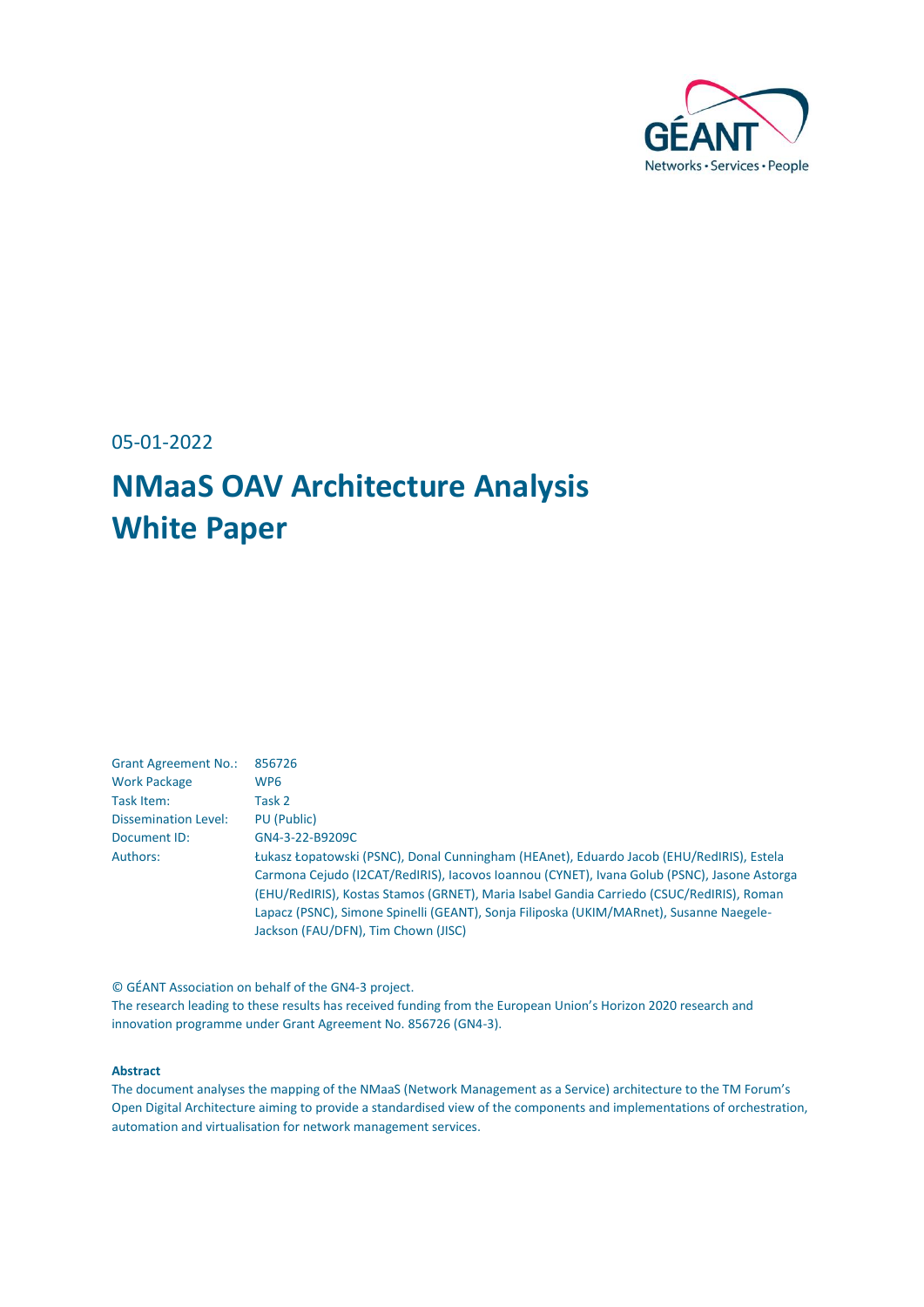

## **Table of Contents**

|              | <b>Executive Summary</b> |                                           |                                   | 1              |  |
|--------------|--------------------------|-------------------------------------------|-----------------------------------|----------------|--|
| $\mathbf{1}$ | Introduction             |                                           |                                   | $\overline{2}$ |  |
| 2            |                          | <b>Architecture Analysis</b>              |                                   |                |  |
|              | 2.1                      | <b>Main ODA Functional Domains</b><br>4   |                                   |                |  |
|              | 2.2                      | 5<br>NMaaS High-Level Components Overview |                                   |                |  |
|              | 2.3                      | 6<br>Mapping of NMaaS System Components   |                                   |                |  |
|              |                          | 2.3.1                                     | <b>Engagement Management</b>      | 7              |  |
|              |                          | 2.3.2                                     | Party Management                  | 8              |  |
|              |                          | 2.3.3                                     | <b>Core Commerce Management</b>   | 9              |  |
|              |                          | 2.3.4                                     | Production                        | 10             |  |
|              |                          | 2.3.5                                     | <b>Technical Domains</b>          | 10             |  |
|              |                          | 2.3.6                                     | <b>Integration and Decoupling</b> | 11             |  |
|              |                          | 2.3.7                                     | Intelligence Management           | 11             |  |
| 3            | Conclusions              |                                           |                                   | 12             |  |
| References   |                          |                                           |                                   | 13             |  |
| Glossary     |                          |                                           |                                   | 15             |  |

# **Table of Figures**

| Figure 2.1: The TM Forum ODA functional architecture                      | 4 |
|---------------------------------------------------------------------------|---|
| Figure 2.2: NMaaS system components                                       | 6 |
| Figure 2.3: NMaaS components mapped to the TM Forum ODA functional blocks | 7 |
| Figure 2.4: NMaaS portal                                                  | 8 |
| Figure 2.5: Application instances view from the NMaaS portal              | q |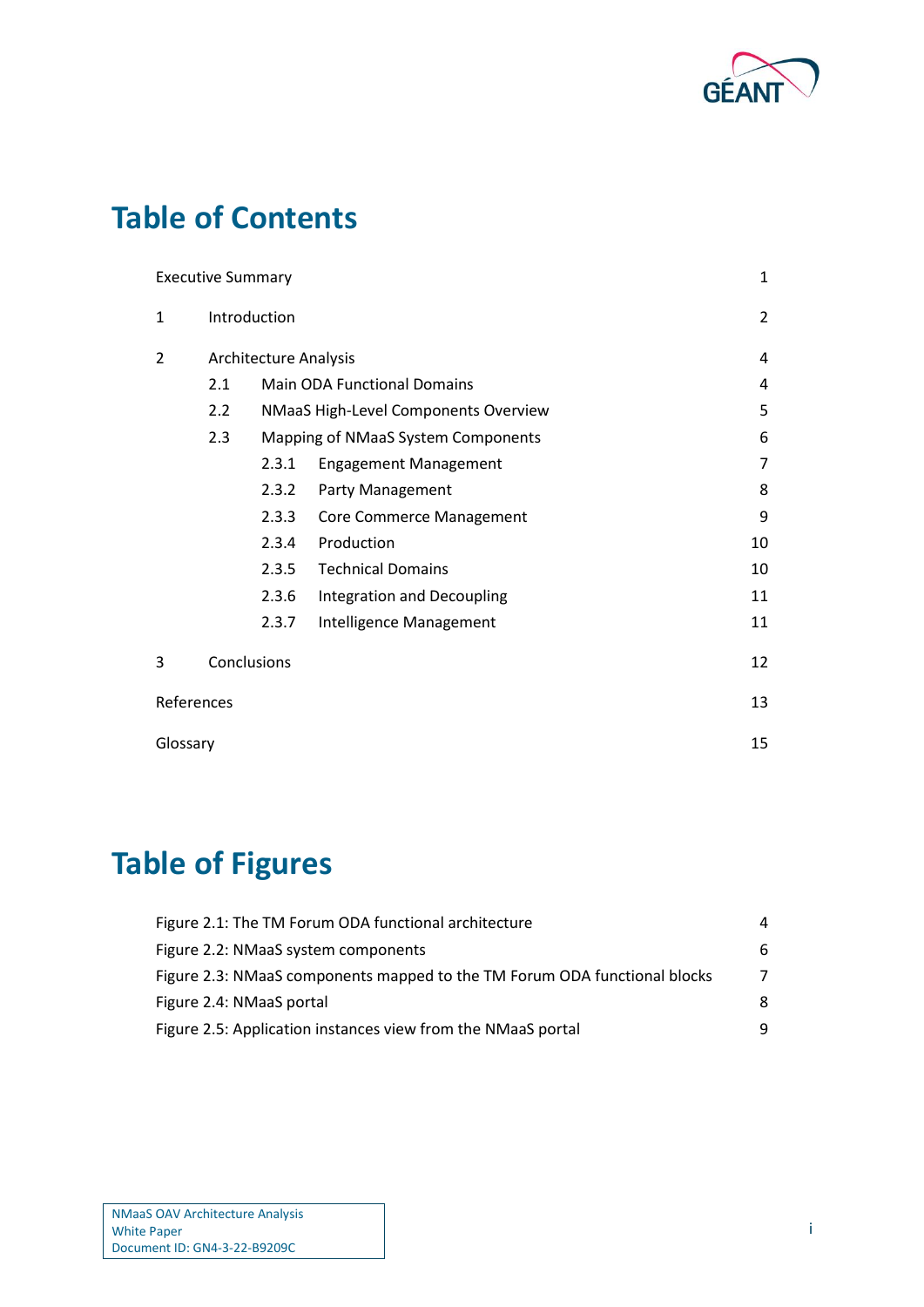

## <span id="page-2-0"></span>**Executive Summary**

Analysing network management architectures from an orchestration, automation, and virtualisation (OAV) point of view using a common reference architecture helps align efforts, and find similarities in the way different functionalities and components are implemented, which in turn facilitates potential collaboration between organisations and future interoperability. In pursuit of this goal, the GN4-3 *Network Technologies and Services Development* Work Package (WP6), *Network Services Evolution & Development* task (T2) selected the TM Forum Open Digital Architecture (ODA) as a reference blueprint architecture that can be used for such cross-comparison. The rationale for that choice is described in Deliverable D6.6 *Transforming Services with Orchestration and Automation* [\[DEL\]](#page-14-1).

The WP6T2 team is working with the GÉANT project development teams and NRENs to perform such mappings. In this document the team reports on the analysis of the different functional aspects of the Network Management as a Service (NMaaS) architecture and how its components map to the ODA reference model. The mapping highlights the main characteristics and capabilities of the NMaaS architecture as it is implemented in its production version in GÉANT, and how they fit into the main functional domains of ODA. The analysis was carried out by the NMaaS development team supported by the WP6T2 team.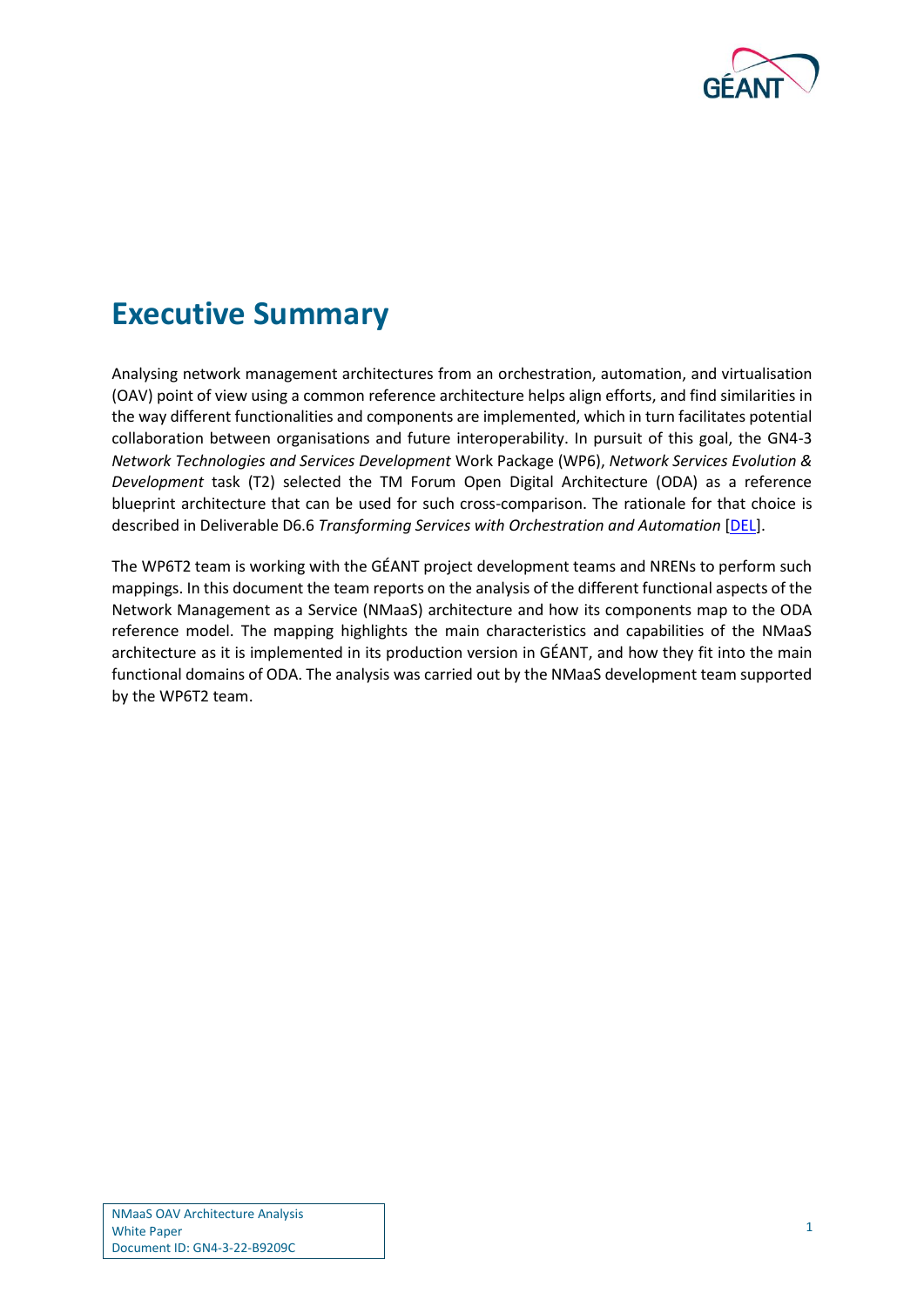

### <span id="page-3-0"></span>**<sup>1</sup> Introduction**

Network Management as a Service (NMaaS) is a platform as a service (PaaS) based solution that provides a large portfolio of applications that can be used for network management and monitoring purposes [\[NMI\]](#page-14-2). The instantiation of each offer in the catalogue is done on a per-user basis: isolated containers that host the application instance are created on demand, and the user can access and manage the provided application using a secure Virtual Private Network (VPN) connection.

In this way, NMaaS offers an isolated network management environment that can be used by individual users or organisations to test the features of the available network management applications or, more importantly, use the applications to manage their production networks [\[NMS\]](#page-14-3). The NMaaS catalogue is regularly being updated with additional applications based on user requests. Most of the applications are commonly available as open-source solutions or are developed within the GÉANT community either as part of the work on the GÉANT project or internal work of the NRENs.

The NMaaS catalogue, also called application marketplace, offered via the NMaaS portal, is behind the scenes powered by the NMaaS multi-tenant PaaS system. This system is in charge of the provisioning of the chosen network management applications, enabling the users to use the applications without the traditional overhead of owning and maintaining the infrastructure where the applications are running. One of the wide-scale examples of using NMaaS includes the network management of the GÉANT P4 Laboratory, which is carried out within the RARE project [\[RAN\]](#page-15-0).

In effect, the NMaaS service comprises three components:

- 1. Providing, managing and maintaining the infrastructure of the NMaaS software components and selected network management applications.
- 2. Support for users that use the NMaaS portal and for the tools they select for network management via NMaaS.
- 3. Support for contributors that would like to offer their applications/tools/software via the NMaaS marketplace.

It is important to note that, although the initial set of tools offered via the NMaaS portal focuses on network management and monitoring, the platform can be used for any type of application added to the catalogue.

From an OAV point of view, the development of NMaaS within the GÉANT project is of great interest because it is an example of a highly automated system that provides full container lifecycle orchestration using a mix of open-source and in-house developed components. There are few cloudbased platform offerings in the GÉANT community, with the trend rapidly rising as the cloud platform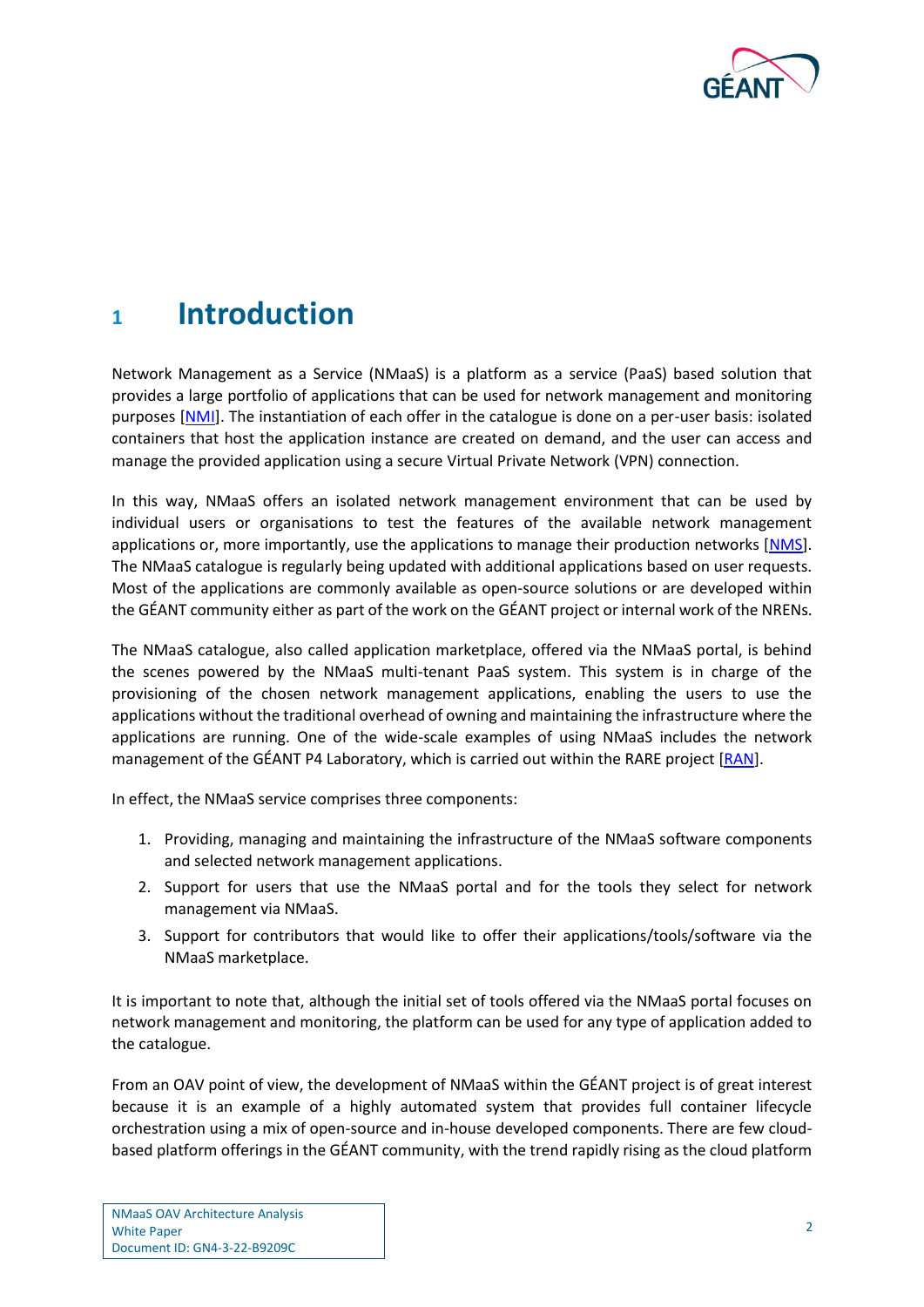

approach has been recognised as one of the driving technologies in the digital transformation process [\[CDT\]](#page-14-4).

This document is focused on the analysis of the general NMaaS system architecture and the particular implementation of the GÉANT-hosted NMaaS production service from the point of view of the TM Forum Open Digital Architecture (ODA) concepts of decoupling and functional grouping.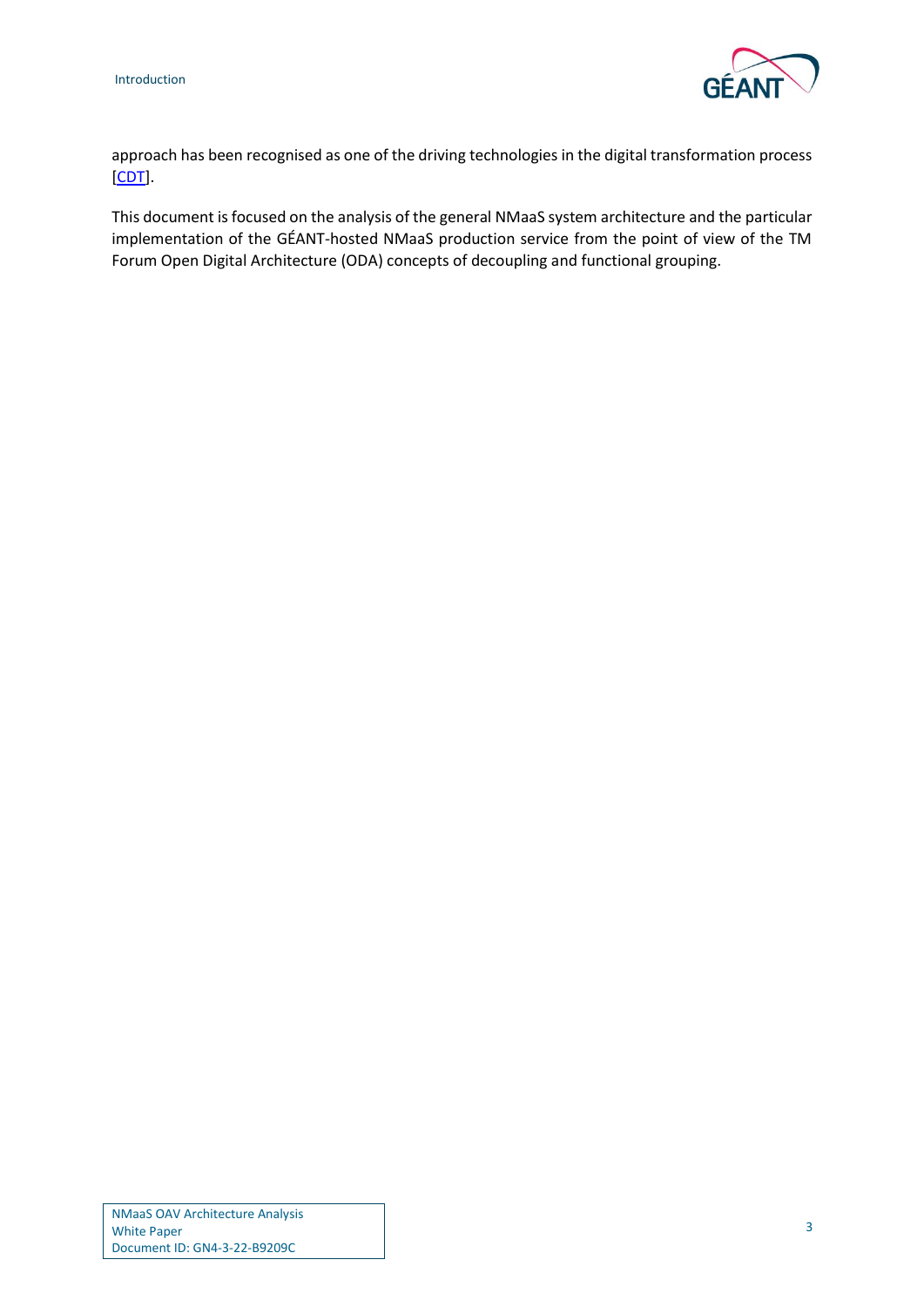

## <span id="page-5-0"></span>**<sup>2</sup> Architecture Analysis**

### <span id="page-5-1"></span>**2.1 Main ODA Functional Domains**

The main idea behind ODA is the decoupling and integration of components which enables an independent choice of solutions for each component, while at the same time maintaining a unified overall approach that supports the full end-to-end service lifecycle (including interoperability). The high-level ODA functional architecture [\[ODA\]](#page-15-1) maps the main components by their capabilities to the so-called ODA functional blocks (se[e Figure 2.1\)](#page-5-2).



#### <span id="page-5-2"></span>Figure 2.1: The TM Forum ODA functional architecture

In a nutshell:

- The **Engagement Management** functional block focuses on the engagement with the endusers (people and systems) that can interact via multiple channels.
- The **Party Management** functional block handles the processes that are related to all parties that interact with the organisation and defines their roles and relationships.
- The **Intelligence Management** functional block is in charge of the implementation of data analytics processes and, based on the analysis, provides closed control loops for full automation wherever possible.
- The **Core Commerce Management** functional block focuses on the placement of products and services to the customers and manages the product lifecycle.
- The **Production** functional block manages the delivery and lifecycle of all customer-facing and resource-facing services that can be based on different technologies or might be a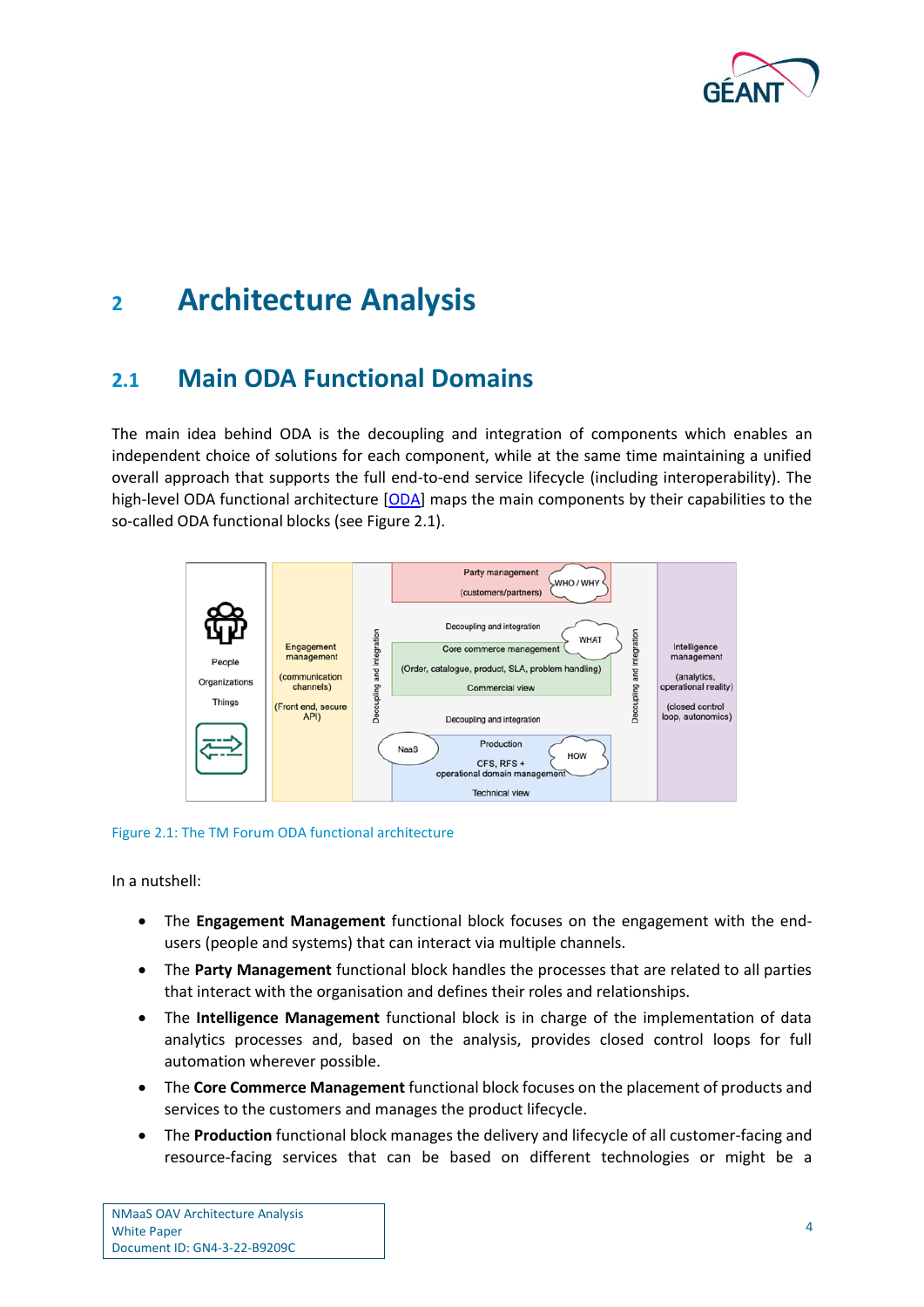

combination of multiple operational domains including multi-domain services provided with the cooperation of other parties.

### <span id="page-6-0"></span>**2.2 NMaaS High-Level Components Overview**

The complete NMaaS solution is composed of custom software components that are implemented within the GÉANT project and complemented with third party open-source solutions [\[NMC\]](#page-14-5). Together they form a cloud-based ecosystem enabling on-demand deployment of user applications, using Docker containers deployed in a Kubernetes cluster.

The high-level NMaaS design includes several components [\[NMS\]](#page-14-3), see [Figure 2.2:](#page-7-1)

- NMaaS Portal a web-based front-end user interface (UI) application (in-house developed) that runs in the user's web browser. It retrieves all relevant data from the back-end systems and displays it to the user. This is the user view of the NMaaS catalogue/marketplace that provides the main functionalities offered to end-users.
- NMaaS Platform the core component (in-house developed) responsible for serving content to the UI application (NMaaS Portal). The main functionalities of the NMaaS Platform include user management, application portfolio management, orchestration of application deployment and configuration. For these purposes, the NMaaS Platform interacts with the central NMaaS database where the user and application data are stored.
- NMaaS Janitor a second back-end application (in-house developed) with a specific set of responsibilities closely related to the interaction with the Kubernetes API. These include:
	- setting up basic authentication for some of the applications
	- application deployment status verification
	- $\circ$  initial creation, upload and syncing of deployed application configuration between its container and a respective Git repository
- NMaaS Repository implemented as a custom GitLab application instance, this component supports the Platform functionalities by storing the configuration files that are dynamically prepared and maintained for each application instance that is deployed in the cloud [\[GIL\]](#page-14-6).
- NMaaS Docker Registry either a single or multiple Docker Registry [\[DOR\]](#page-14-7) instances used to store the Docker images of all applications available in the marketplace.
- NMaaS Helm Repository either a single or multiple Helm Chart Repository [\[HER\]](#page-14-8) instances hosting charts for all applications in the marketplace
- Virtualised infrastructure built using a Kubernetes cluster for deploying and orchestrating application instances as containers and secure data communication networks (DCNs) that connect the application instances with the user networks [\[KUB\]](#page-14-9).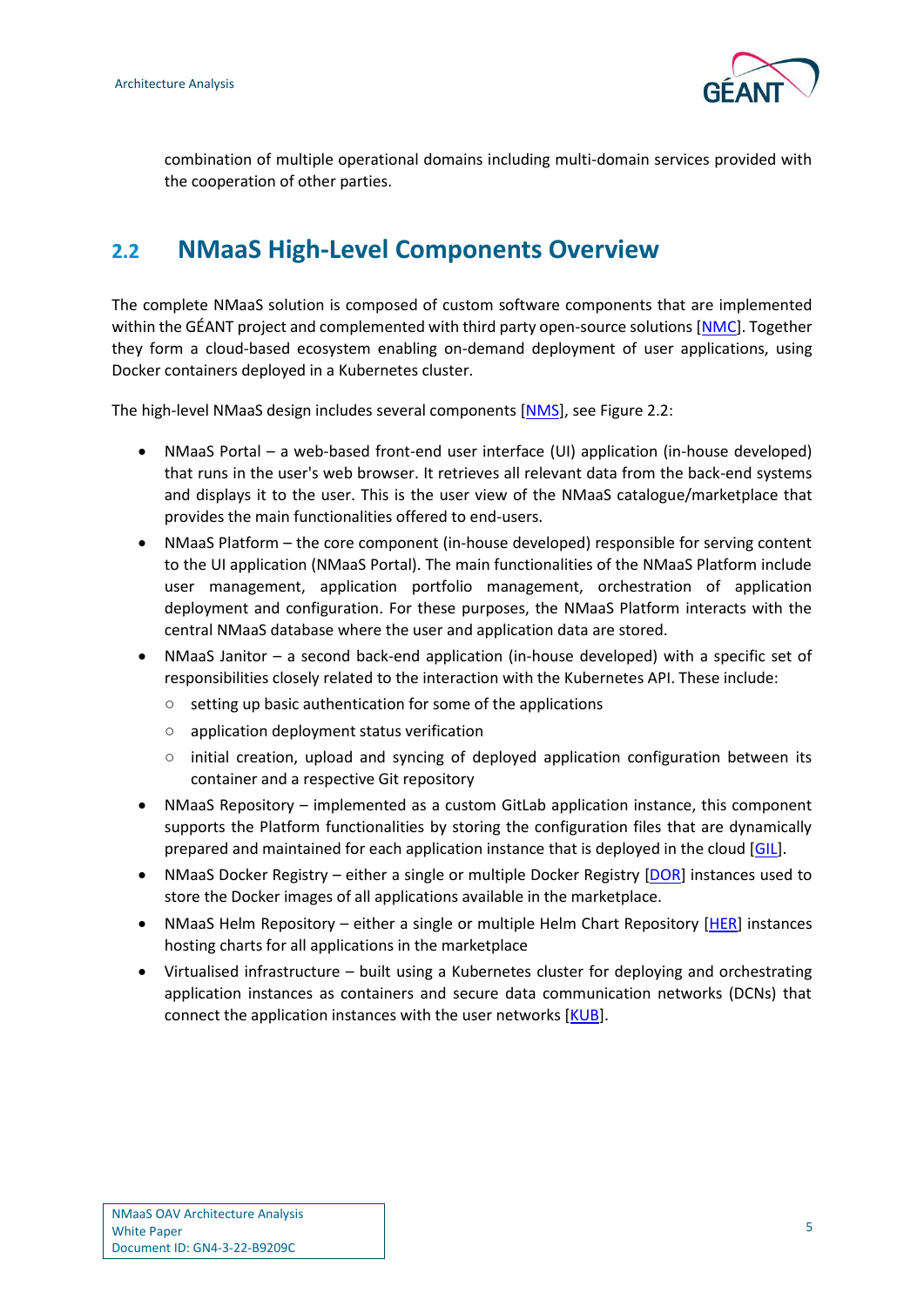



<span id="page-7-1"></span>Figure 2.2: NMaaS system components

### <span id="page-7-0"></span>**2.3 Mapping of NMaaS System Components**

The functionalities offered by each of the NMaaS components can be mapped to one or multiple functional domains of the TM Forum Open Digital Architecture. This mapping is presented in [Figure](#page-8-1)  [2.3](#page-8-1) specifically for the NMaaS service operated by the GÉANT project which is deployed in PSNC and offered at [https://nmaas.eu.](https://nmaas.eu/)

It is important to note that users can and are encouraged to deploy NMaaS on top of their own custom infrastructures. In such cases, the NMaaS in-house developed components are mandatory. However, the third-party components used for the repositories and registry can easily be replaced with others that provide the same functionality.

As presented in [Figure 2.3,](#page-8-1) some of the NMaaS components span several ODA functional blocks in which case they are broken down into lower level modules with specific functionalities that correspond to the functional domain where they are located.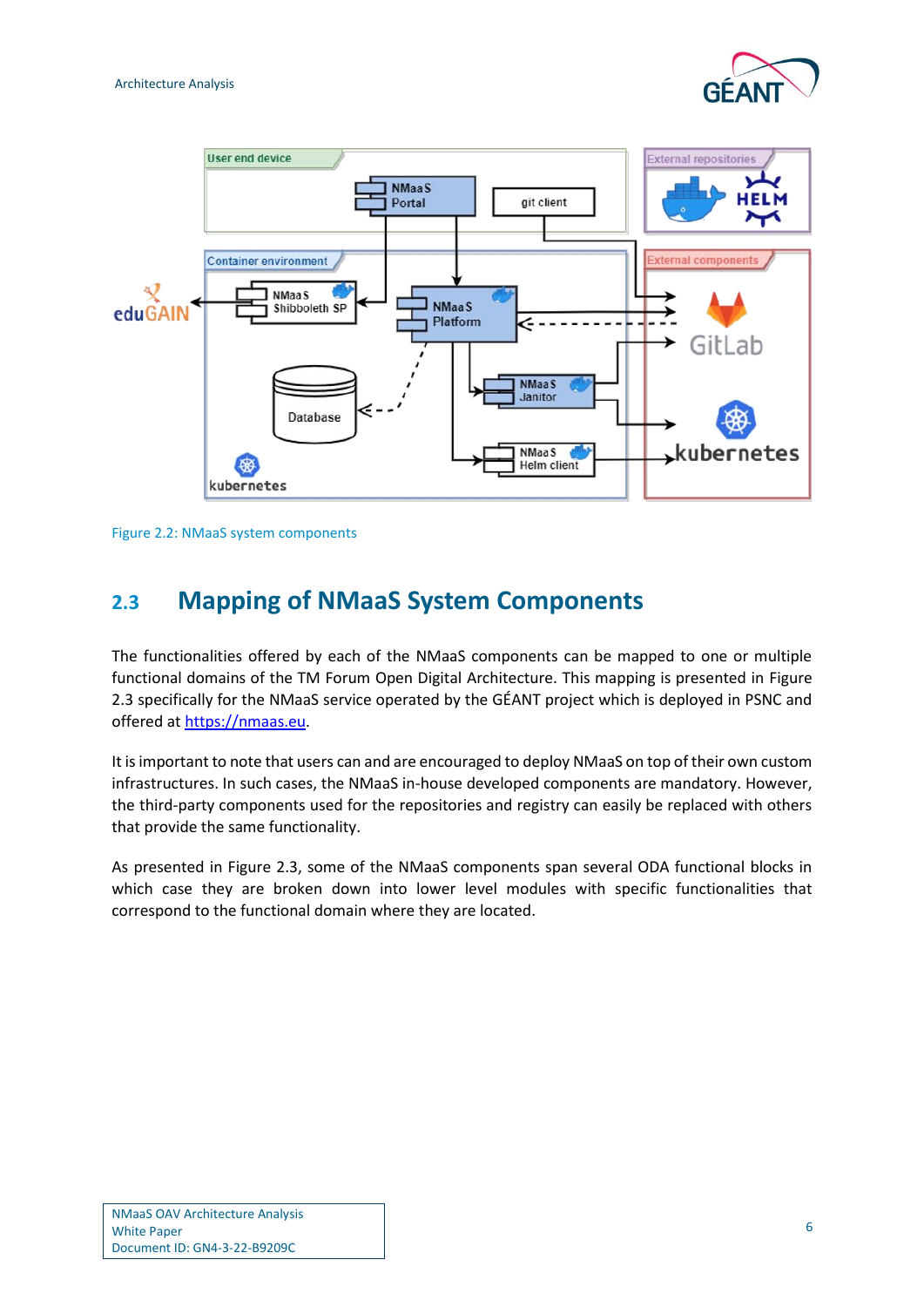



#### <span id="page-8-1"></span>Figure 2.3: NMaaS components mapped to the TM Forum ODA functional blocks

#### <span id="page-8-0"></span>**2.3.1 Engagement Management**

The user interaction with the NMaaS service is done exclusively via the NMaaS Portal as it is the user front-end application. The NMaaS Portal provides an overview of the available applications using the information stored in the NMaaS application catalogue, and offers a GUI that enables the user to order application instances. The main view of the application catalogue as provided by the NMaaS Portal is presented in [Figure 2.4.](#page-9-1)

The portal also offers a contact form that consists of a set of predefined options that enable users to issue requests for new applications, provide information about useful new NMaaS features that are input into the NMaaS Product Lifecycle Management (PLM) process, ask for technical support, or submit general questions and comments.

Only authenticated users can use the NMaaS Portal. Authentication is enabled either via an eduGAIN login or local user account registration. The hook to eduGAIN is implemented using a Shibboleth service provider [\[SSP\]](#page-15-2).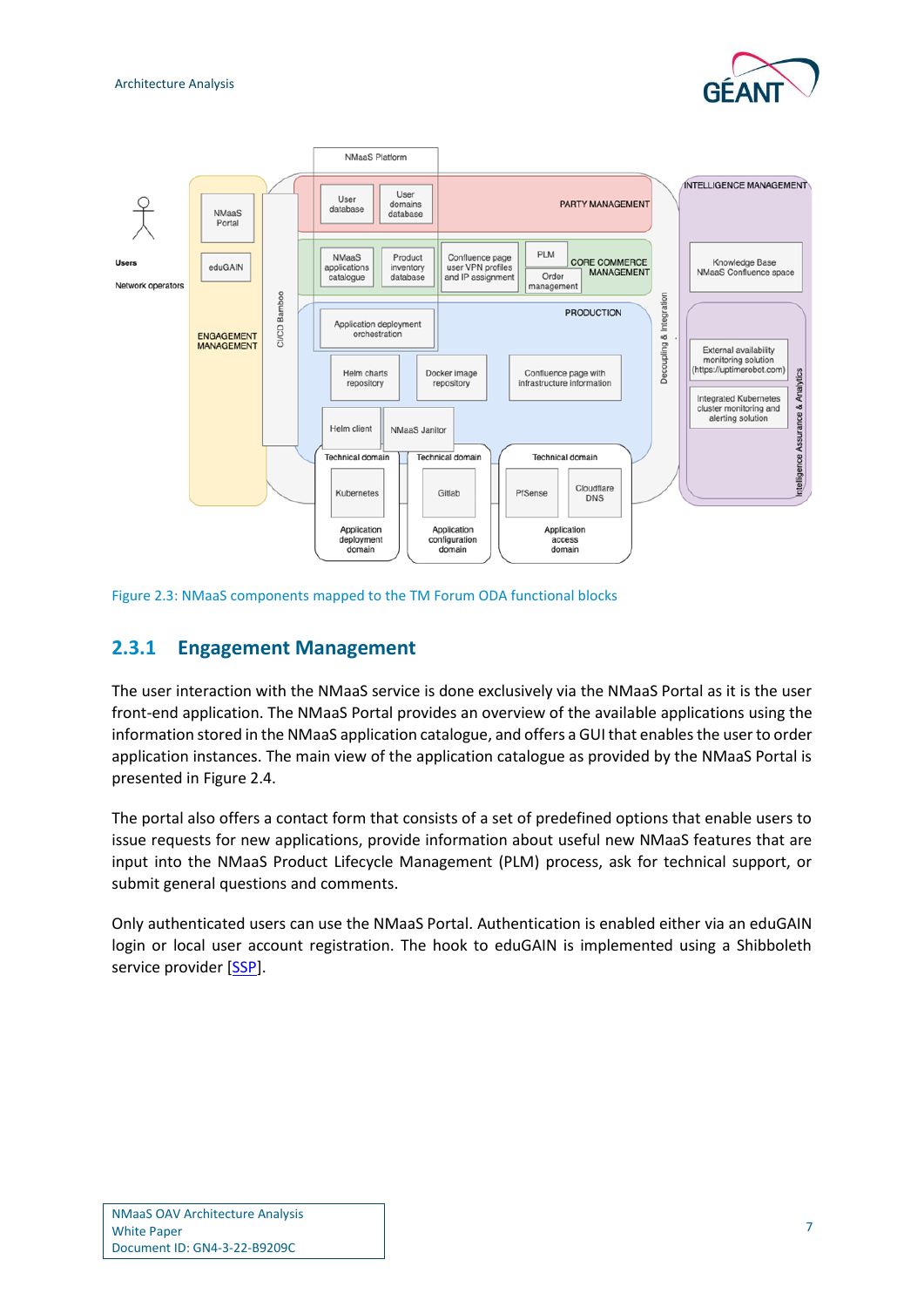



<span id="page-9-1"></span>

### <span id="page-9-0"></span>**2.3.2 Party Management**

The core component of NMaaS, the NMaaS Platform, comprises a number of modules that offer the main back-end functionalities of the solution. The User database and User domain database modules are located within the Party Management functional block, both of which are implemented as parts of the database that stores all NMaaS-related information.

The User database stores and manages individual user information, including user contact information, user preferences and personal SSH keys.

The User domain database stores and controls information on an organisation/project level. Namely, when using NMaaS, users can create Domains (tenant environments) that are then used and managed by a given number of users that belong to the same project or organisation. Multiple users that belong to the same domain have access to all applications that are instantiated for the given domain. In this way collaborative work is supported.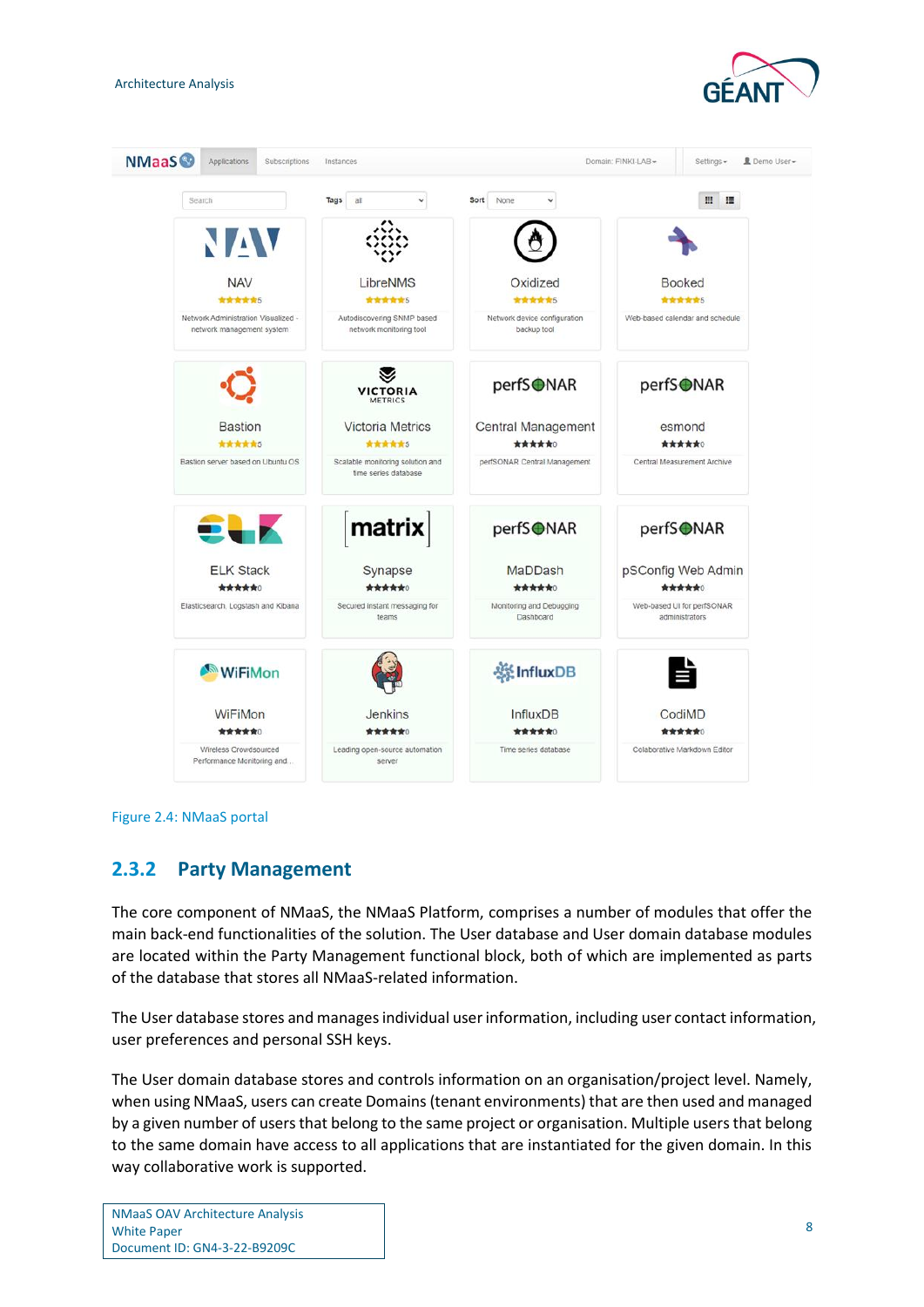

The information stored in the Party Management modules is used to determine user roles and access rights within the NMaaS Portal either in the scope of the entire system or within a particular domain. Depending on the role assigned, users are only allowed to view deployed application access information or manage the entire application lifecycle.

### <span id="page-10-0"></span>**2.3.3 Core Commerce Management**

The second set of functionalities of the NMaaS Platform can be mapped to the Core Commerce Management functional block. These are all functionalities related to the management of the NMaaS application offerings and their lifecycle.

The NMaaS application catalogue is part of the NMaaS database that stores the specifications of all available applications offered to users.

The NMaaS Portal exposes an application ordering process that tracks and manages the users' order requests, interfacing with the Production application deployment orchestration for the creation of application instances. In addition, users can also use the NMaaS portal to add new applications to the catalogue, provided they have sufficient rights and permissions to use this feature. This automated process of extending the NMaaS application catalogue enables users to be directly involved in the creation of application offerings.

| <b>NMaaS</b> | Applications                   | Subscriptions<br>Instances                                 |                |                         |              | Domain: PL-LAB -       | $\blacksquare$ llopat $\blacktriangleright$<br>Settings - |
|--------------|--------------------------------|------------------------------------------------------------|----------------|-------------------------|--------------|------------------------|-----------------------------------------------------------|
|              | Show: My<br>Deployed instances | Application instances<br>$\vee$ Show undeployed instances: |                |                         |              | Instances per page: 10 |                                                           |
|              | Name                           | <b>Application</b>                                         | Owner          | <b>∧Deployment time</b> | <b>State</b> |                        |                                                           |
|              | otestg1                        | Oxidized                                                   | <b>Ilopat</b>  | 10-12-2021 16:12        | Active       |                        |                                                           |
|              | uktest                         | Uptime Kuma                                                | <b>Ilopat</b>  | 08-12-2021 13:02        | Active       |                        |                                                           |
|              | nmaas-metr                     | Prometheus                                                 | <b>Ilopat</b>  | 25-10-2020 22:14        | Active       |                        |                                                           |
|              | nmaas-dash                     | Grafana                                                    | <b>Ilopat</b>  | 25-10-2020 22:07        | Active       |                        |                                                           |
|              | grafana-3                      | Grafana                                                    | <b>Ilopat</b>  | 07-01-2020 13:35        | Active       |                        |                                                           |
|              | pro-serv-1                     | Prometheus                                                 | <b>Illopat</b> | 18-12-2019 16:28        | Active       |                        |                                                           |
|              | lib-juni-1                     | LibreNMS                                                   | <b>llopat</b>  | 09-12-2019 15:01        | Active       |                        |                                                           |
|              | oxi-juni-1                     | Oxidized                                                   | <b>Ilopat</b>  | 21-11-2019 12:54        | Active       |                        |                                                           |
|              |                                |                                                            |                |                         |              | « Previous 1 Next »    |                                                           |

#### <span id="page-10-1"></span>Figure 2.5: Application instances view from the NMaaS portal

All application instances (se[eFigure 2.4\)](#page-9-1) are stored and managed in a separate NMaaS database module that acts as a product inventory. In addition, the information about the user VPN profiles and the IP assignment is maintained manually in a Confluence Wiki page. Two types of VPN profiles are used to access all applications deployed in a given domain. A static site-to-site VPN (one profile created for a given domain) is used to connect the applications hosted in Kubernetes with the managed devices. However, dedicated, personal client-VPN profiles enable users to connect to the application UI.

If a user problem needs to be handled by the service support team, information is gathered via an NMaaS Portal user form, that is then sent as an email to a dedicated mailing list. When the problem is confirmed as an issue, a corresponding JIRA ticket is created.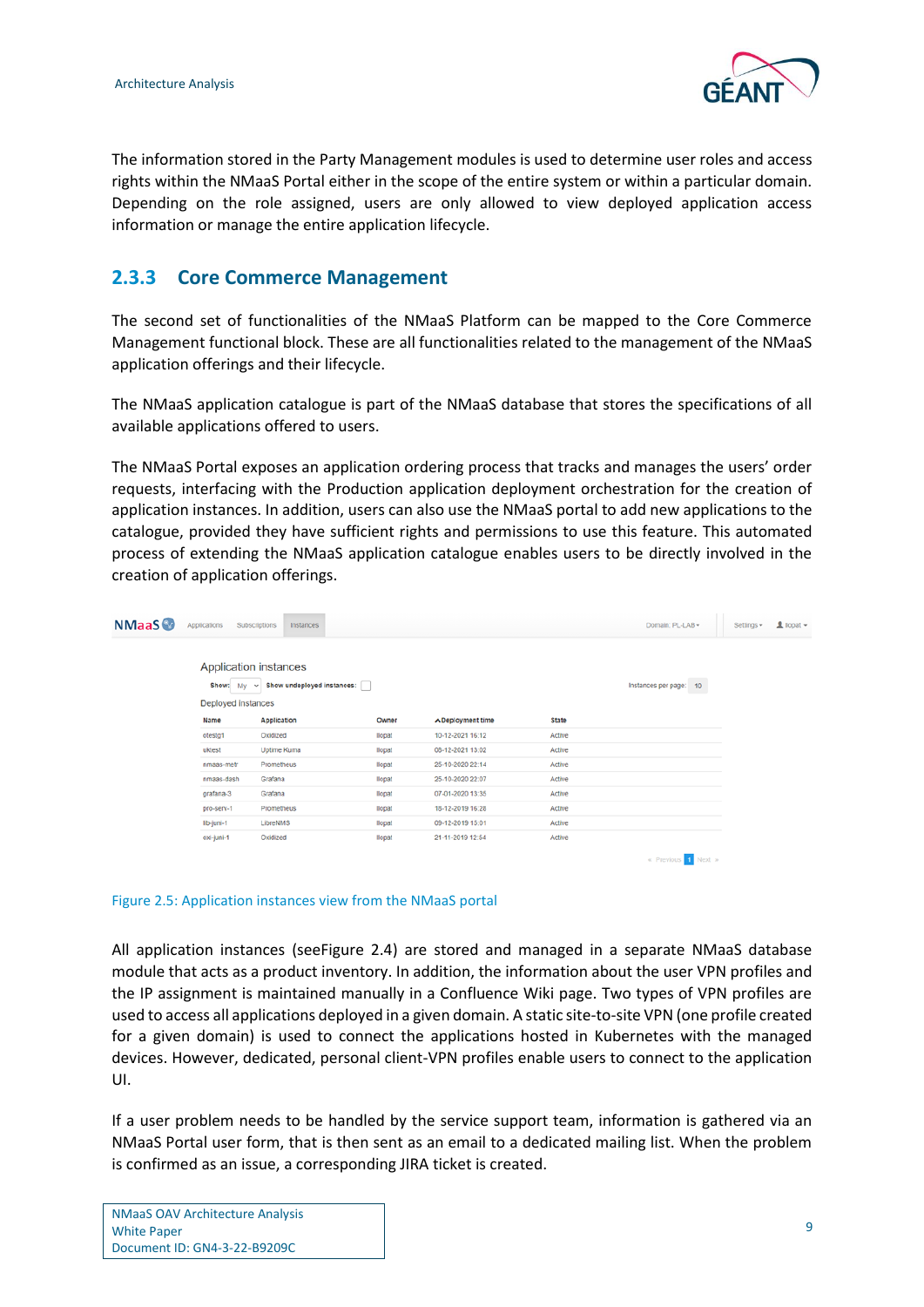

The complete NMaaS service development is managed via a PLM process that implements regular reviews and determines the development of new features based on account user feedback. The NMaaS team also generates regular KPI reports that are available for administrators and managers, which refer to the NMaaS software components' performance only. Public KPI values are regularly published in the Service Statistics section of the NMaaS wiki [\[NMW\]](#page-15-3).

### <span id="page-11-0"></span>**2.3.4 Production**

The final set of functionalities of the NMaaS Platform is focused on the implementation of the application deployment orchestration that is in charge of instantiation, configuration, and management of the application containers in Kubernetes.

Based on the input parameters provided by the NMaaS Platform, the Helm client [\[HEL\]](#page-14-10) (package manager for Kubernetes) is in charge of application deployment and management. The packages are called Helm charts. Helm charts describe the Kubernetes resources that will be used for the application deployment. All application deployment charts are stored in the Helm chart repository.

The NMaaS Janitor is used to facilitate the automatic configuration of the deployed user applications based on the specific application configuration stored in GitLab.

All Docker images for the NMaaS applications, as well as for the NMaaS components themselves, are stored in a Docker image repository.

For the purposes of implementing a Resource inventory, the NMaaS team maintains a Wiki Confluence page with all infrastructure-related information regarding both the IT and the network infrastructure configuration hosting the NMaaS service.

### <span id="page-11-1"></span>**2.3.5 Technical Domains**

Three technical domains should be mentioned:

- **Application deployment domain** Both the NMaaS software components and the user application instances are deployed in a Kubernetes cluster installed on top of a set of bare metal servers managed by Proxmox [\[PRO\]](#page-15-4).
- **Application configuration domain** The core component of the user application instances' configuration process is a dedicated, private instance of GitLab that hosts a number of user Git repositories created on demand for each application instance that needs to store any kind of configuration files.

During the new application instance configuration process, the NMaaS Platform creates a new project (repository) on GitLab and pushes a set of configuration files specific to the application that is being deployed. NMaaS Janitor then picks up these files to create ConfigMap objects in the Kubernetes cluster. Users can clone their repositories and apply changes to the content of the files utilising SSH key-based authentication.

• **Application access domain** - To enable secure user access to application instances deployed within the Kubernetes cluster, some third-party solutions are used: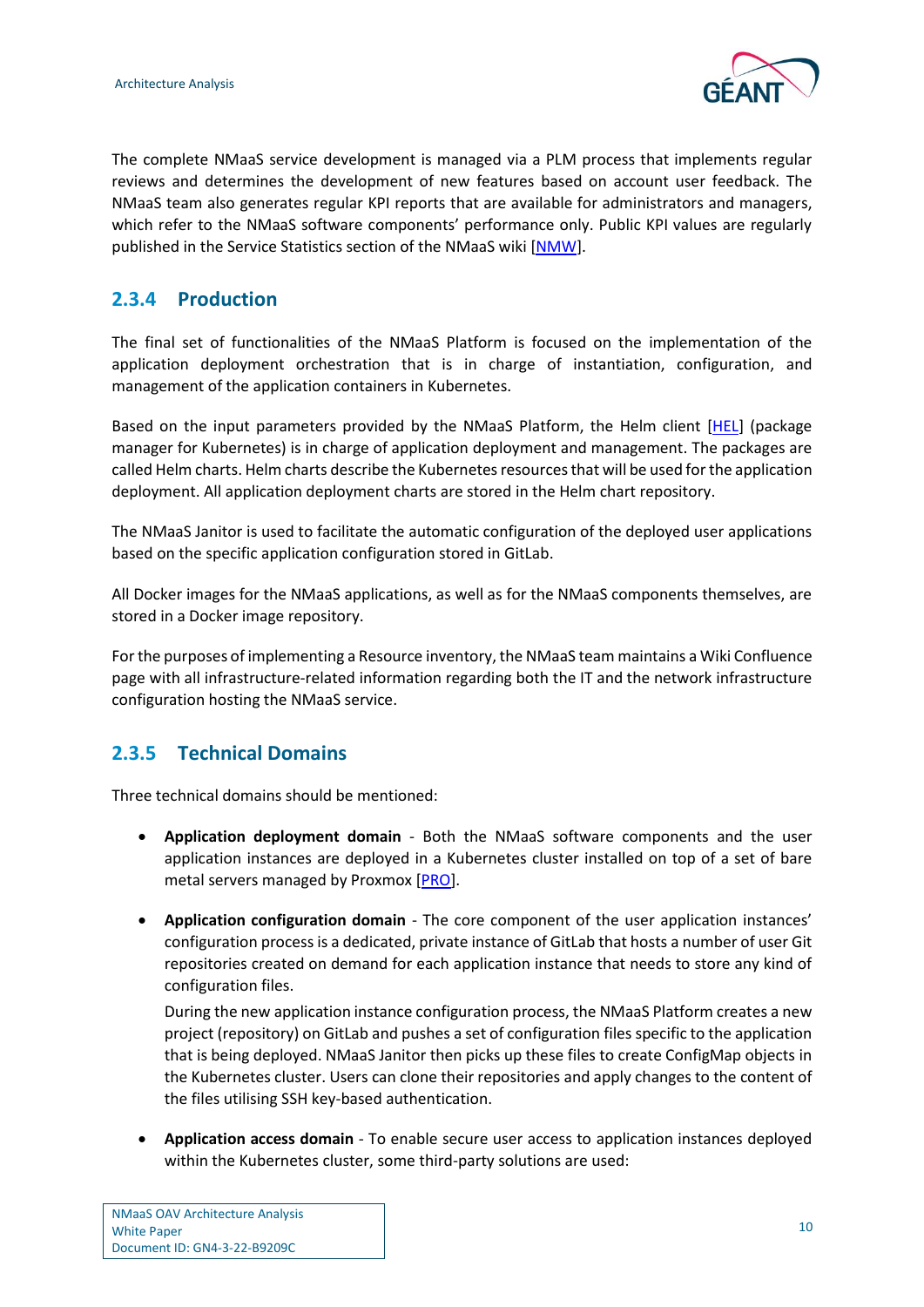

- The PfSense software firewall appliance is used to control the network traffic passed in and out of the cluster by being a single point of entry to the cluster from the external world. It is also used to terminate VPN tunnels established between the user end devices or user networks and their application running in the cluster.
- A Cloudflare DNS solution is used to manage domain name assignment.

#### <span id="page-12-0"></span>**2.3.6 Integration and Decoupling**

The high-level architecture of NMaaS enables users that are interested in hosting their own NMaaS solution to choose some of the components for their customised environment. This is made possible by developing the NMaaS in-house components in such a way that they expose well-defined APIs that can be used to perform the integration with other components. Specifically:

- NMaaS Platform exposes a REST API that is consumed by the NMaaS Portal.
- NMaaS Janitor exposes a Google Protobuf style API.

#### <span id="page-12-1"></span>**2.3.7 Intelligence Management**

Regarding the aspect of available data that can be stored and used for "intelligent" analysis there is:

- External availability monitoring based on UpTimeRobot [\[UTR\]](#page-15-5) which is used for tracking availability of user-facing application components including the NMaaS Platform and the NMaaS Portal (in terms of the endpoint from which the Portal software is downloaded to user browser). At the moment the gathered data is used for the periodical KPI reporting.
- Integrated Kubernetes cluster monitoring and an alerting Prometheus-based solution that provides comprehensive monitoring information about the Kubernetes cluster (including the underlying infrastructure) as well as the applications running on top of it.

In addition, the NMaaS Confluence space [\[NMW\]](#page-15-3) is used as a documentation/knowledge base that stores a vast amount of information related to the service. The public space includes general information about the service and user guidelines.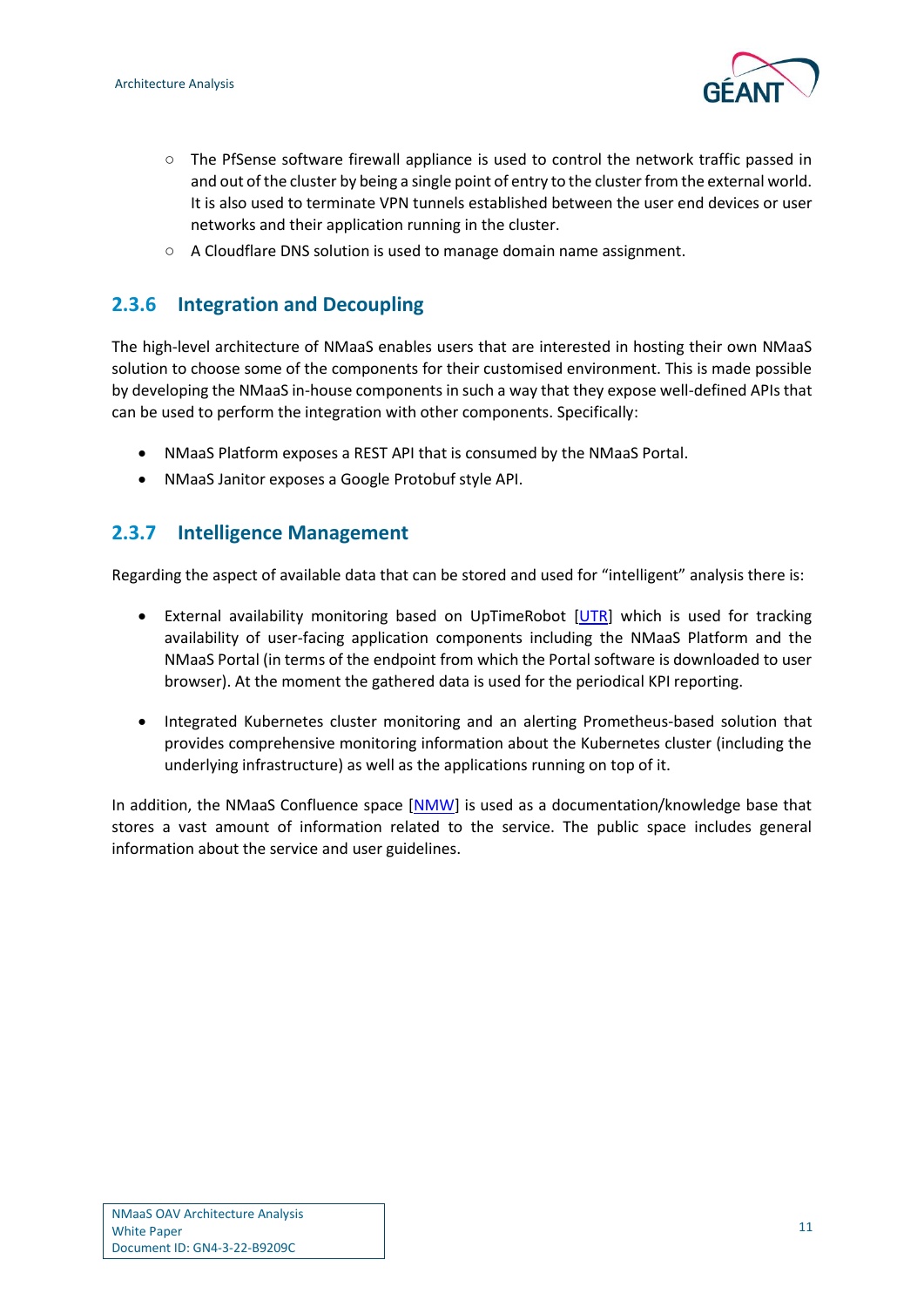

## <span id="page-13-0"></span>**<sup>3</sup> Conclusions**

NMaaS provides a fully automated cloud platform for hosting user applications instantiated as containers hosted in a Kubernetes cluster. The custom-built application deployment orchestrator is also in charge of setting up a VPN connection between the user and the application instance enabling an isolated, secure environment that can host production-level tools and applications.

The in-house developed NMaaS software components are developed with decoupling in mind, following the general ODA recommendations. While further improvements could be made to modularisation, the option to replace some of the third-party components with others in different NMaaS implementations provides great flexibility for interested parties that would like to host their own NMaaS solution.

With the increasing trend of providing applications and tools as services in the cloud, and thus removing the responsibilities of installation and infrastructure maintenance from the user, NMaaS represents a success story that can easily be adapted for different uses and host any type of applications turning into a generalised PaaS solution.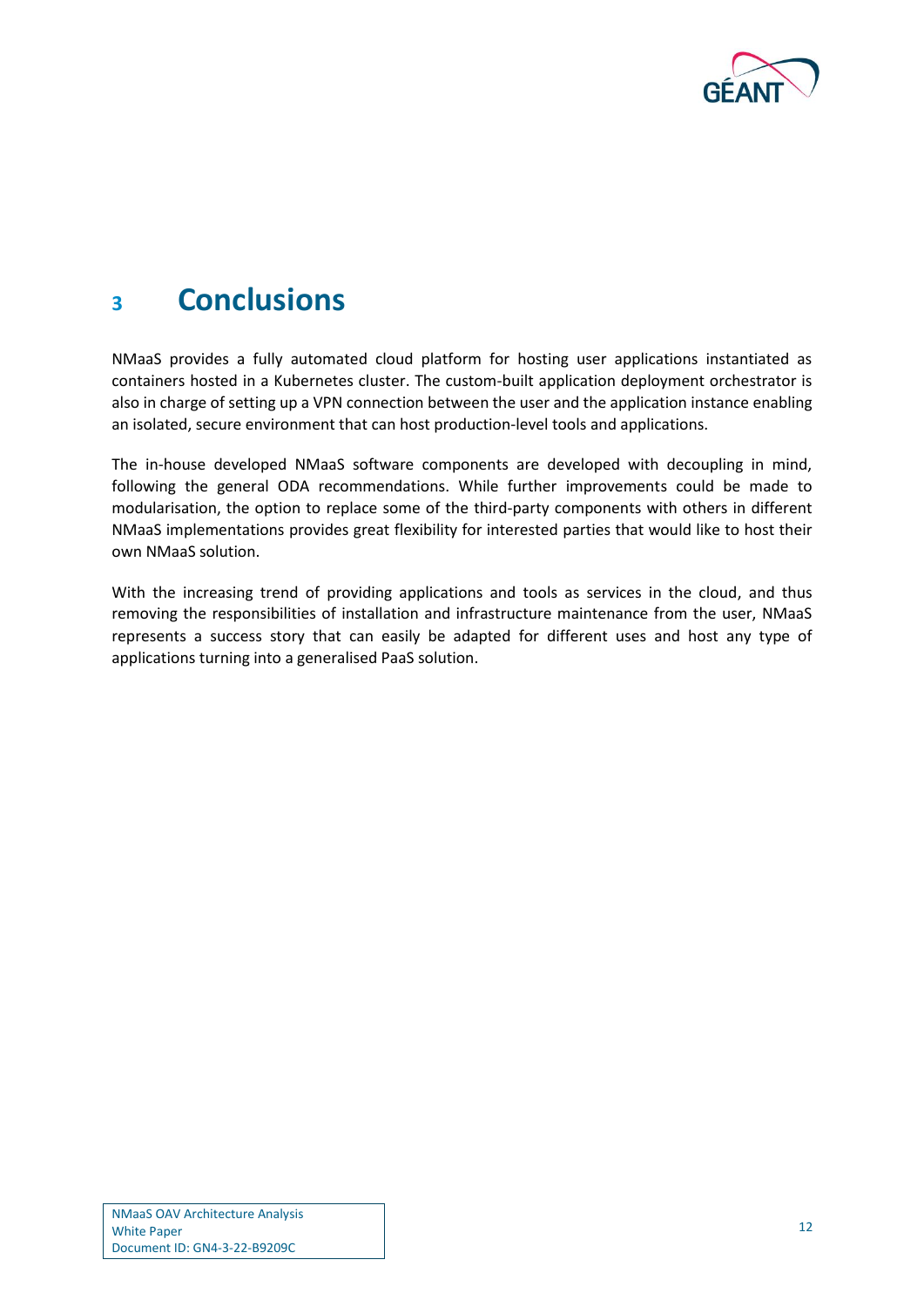

# <span id="page-14-0"></span>**References**

<span id="page-14-10"></span><span id="page-14-9"></span><span id="page-14-8"></span><span id="page-14-7"></span><span id="page-14-6"></span><span id="page-14-5"></span><span id="page-14-4"></span><span id="page-14-3"></span><span id="page-14-2"></span><span id="page-14-1"></span>

| [CDT] | McKinsey Digital, How CIOs and CTOs can accelerate digital             |
|-------|------------------------------------------------------------------------|
|       | transformations through cloud platforms, September 2020,               |
|       | https://www.mckinsey.com/business-functions/mckinsey-digital/our-      |
|       | insights/how-cios-and-ctos-can-accelerate-digital-transformations-     |
|       | through-cloud-platforms                                                |
| [DEL] | GN4-3 D6.6 Transforming Services with Orchestration and Automation,    |
|       | November 2020, https://www.geant.org/Projects/GEANT_Project_GN4-       |
|       | 3/GN43_deliverables/D6.6-                                              |
|       | Transforming Services with Orchestration and Automation.pdf            |
| [DOR] | Docker Registry, https://docs.docker.com/registry/                     |
| [GIL] | GitLab, https://about.gitlab.com/                                      |
| [HEL] | Helm, https://helm.sh/                                                 |
| [HER] | Helm Repository, https://helm.sh/docs/topics/chart_repository/         |
| [KUB] | Kubernetes, https://kubernetes.io/                                     |
| [NGP] | Łukasz Łopatowski, NMaaS GÉANT production service, GÉANT NMaaS         |
|       | Infoshare, November 2020,                                              |
|       | https://wiki.geant.org/download/attachments/133762699/20201125%20-     |
|       | %20NMaaS%20Infoshare%20-%20Geant%20production%20service.pdf?ver        |
|       | sion=1&modificationDate=1607550102651&api=v2                           |
| [NMC] | Łukasz Łopatowski, NMaaS concept, architecture and deployment, GÉANT   |
|       | NMaaS Infoshare, November 2020,                                        |
|       | https://wiki.geant.org/download/attachments/133762699/20201125%20-     |
|       | %20NMaaS%20Infoshare%20-%20Concept%2C%20Architecture%20and%2           |
|       | ODeployment.pdf?version=1&modificationDate=1607550062984&api=v2        |
| [NMI] | Pavle Vuletić, NMaaS Introduction, GÉANT NMaaS Infoshare, November     |
|       | 2020,                                                                  |
|       | https://wiki.geant.org/download/attachments/133762699/20201125%20-     |
|       | %20NMaaS%20Infoshare%20-%20Introduction.pdf?version=1&modificatio      |
|       | nDate=1607549938984&api=v2                                             |
| [NMP] | Łukasz Łopatowski, NMaaS Application Portfolio, GÉANT NMaaS Infoshare, |
|       | November 2020,                                                         |
|       | https://wiki.geant.org/download/attachments/133762699/20201125%20-     |
|       | %20NMaaS%20Infoshare%20-%20Application%20portfolio.pdf?version=1&      |
|       | modificationDate=1607550087719&api=v2                                  |
| [NMS] | GN4-2 D8.7 Network Management as a Service Production Service, May     |
|       | 2018,                                                                  |
|       | https://www.geant.org/Projects/GEANT Project GN4/deliverables/D8.7%    |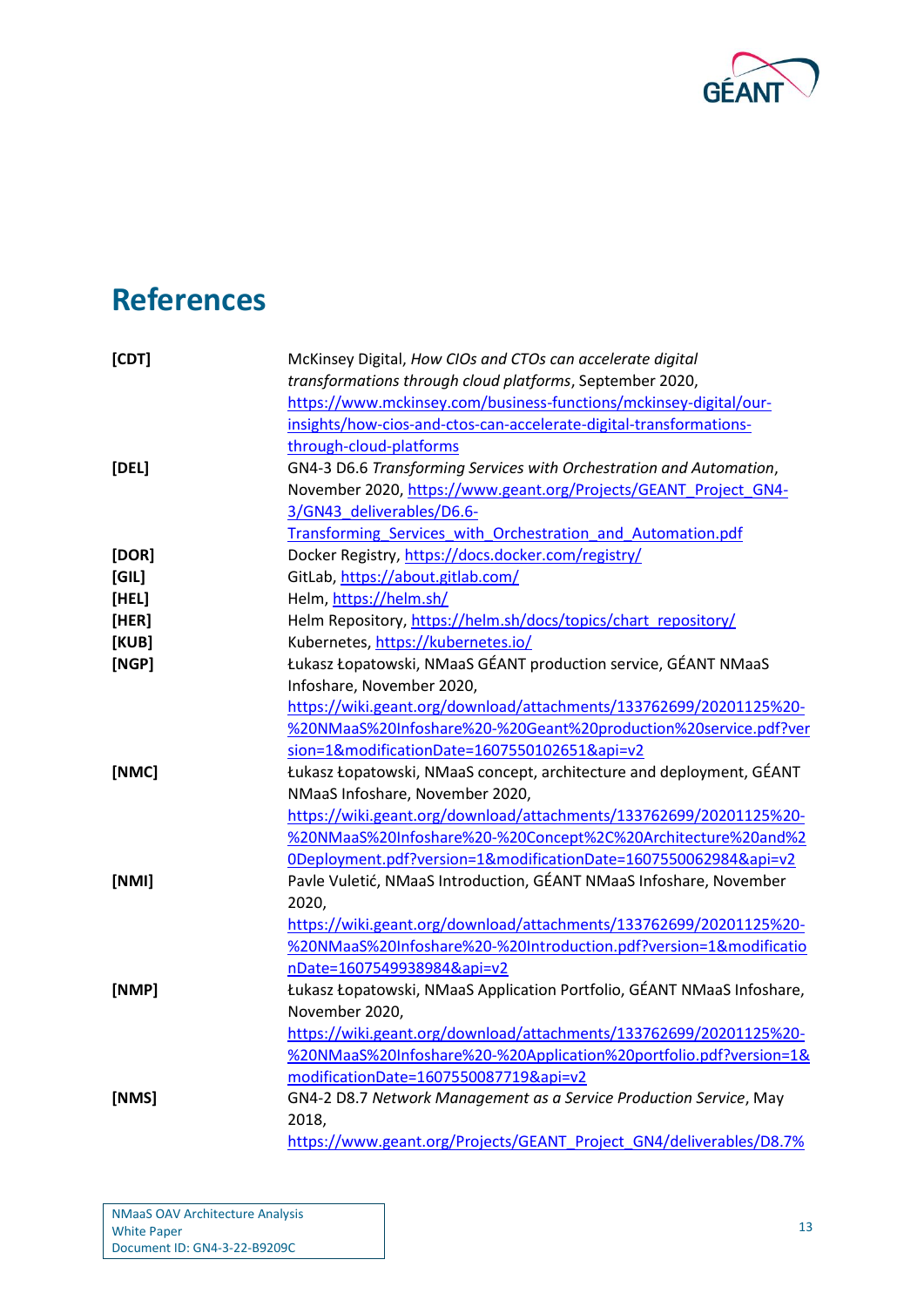References



<span id="page-15-5"></span><span id="page-15-4"></span><span id="page-15-3"></span><span id="page-15-2"></span><span id="page-15-1"></span><span id="page-15-0"></span>

|       | 20Network%20Management%20as%20a%20Service%20Production%20Ser          |
|-------|-----------------------------------------------------------------------|
|       | vice.pdf                                                              |
| [NMW] | NMaaS Home, https://wiki.geant.org/display/NMAAS/NMaaS+Home           |
| [ODA] | TM Forum, GB998 Open Digital Architecture (ODA) Concepts & Principles |
|       | v2.1.0, March 2021,                                                   |
|       | https://www.tmforum.org/resources/reference/gb998-open-digital-       |
|       | architecture-oda-concepts-principles-v2-1-0/                          |
| [PRM] | Prometheus, https://prometheus.io/                                    |
| [PRO] | Proxmox, https://www.proxmox.com/en/                                  |
| [RAN] | Frédéric Loui, RARE @ NMaaS, GÉANT NMaaS Infoshare, November 2020,    |
|       | https://wiki.geant.org/download/attachments/133762699/20201125%20-    |
|       | %20NMaaS%20Infoshare%20-%20Demonstration.pdf?version=1&modificat      |
|       | ionDate=1607550149305&api=v2                                          |
| [SSP] | Shibboleth SP,                                                        |
|       | https://wiki.geant.org/display/eduGAIN/How+to+set+up+a+Service+Provid |
|       | er+for+eduGAIN                                                        |
| [UTR] | UpTimeRobot, https://uptimerobot.com/                                 |